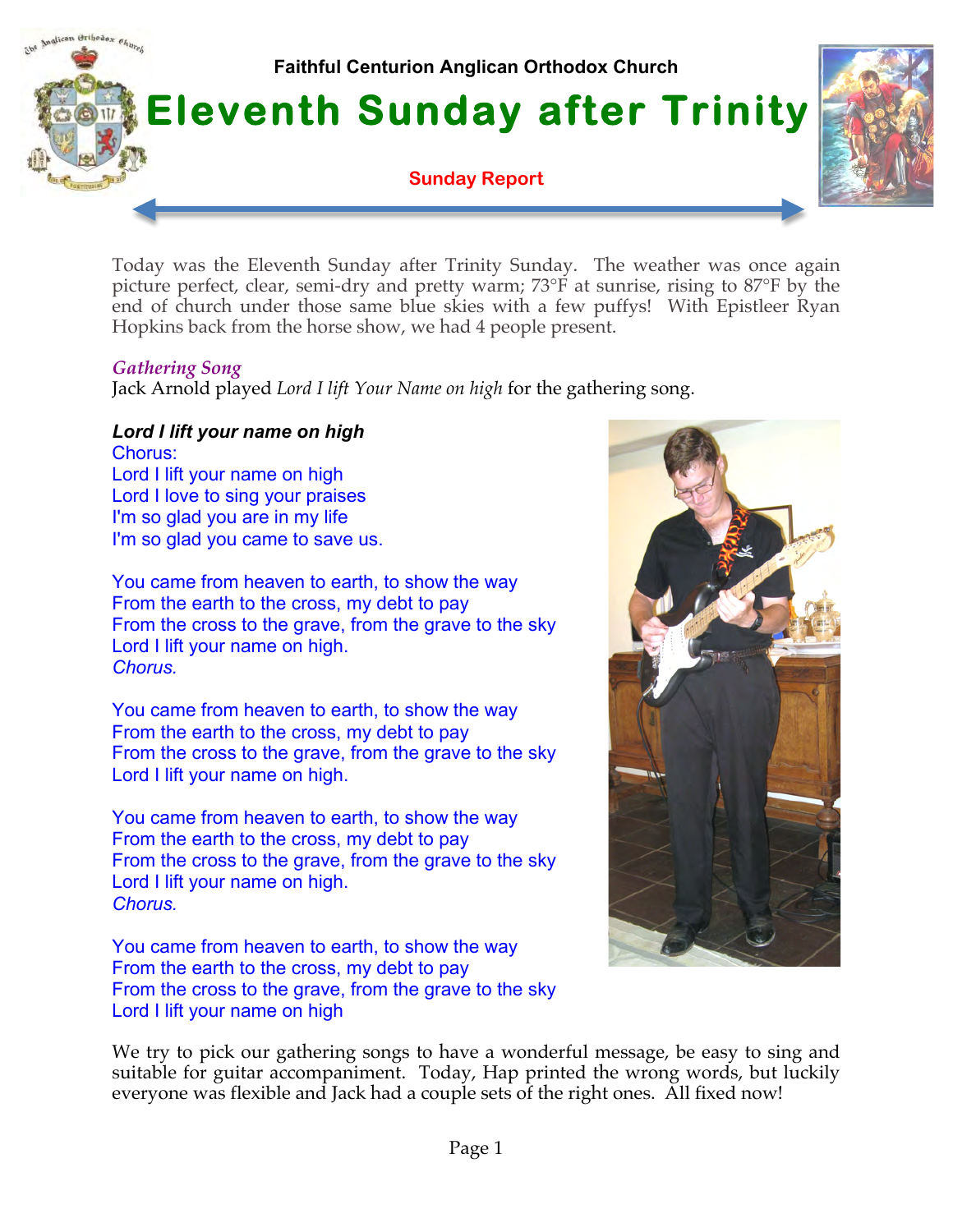# *Propers*

Each Sunday there are Propers: special prayers and readings from the Bible. There is a Collect for the Day; that is a single thought prayer, most written either before the refounding of the Church of England in the 1540s or written by Bishop Thomas Cranmer, the first Archbishop of Canterbury after the re-founding.

The Collect for the Day is to be read on Sunday and during Morning and Evening Prayer until the next Sunday. If you have a hard time remembering, "Do I read the Collect from last Sunday or next Sunday during the week?" Remember Sunday is the first day of the week. There are also two Bible readings, the Epistle and the Gospel. While they are "lessons", they are not the First Lesson and the Second Lesson, they are the Epistle and the Gospel. The Epistle is normally a reading from one of the various Epistles, or letters, in the New Testament. The Gospel is a reading from one of the Holy Gospels, Matthew, Mark, Luke and John. The Collect is said by the minister as a prayer, the Epistle can be read by either a designated reader (as we do in our church) or by one of the ministers and the Holy Gospel, which during the service in our church is read by an ordained minister.

The propers are the same each year, except if a Red Letter Feast, that is one with propers in the prayerbook, falls on a Sunday, then those propers are to be read instead, except in a White Season, where it is put off. Red Letter Feasts, so called because in the Altar Prayerbooks the titles are in red, are special days. Most of the Red Letter Feasts are dedicated to early saints instrumental in the development of the church, others to special events. Some days are particularly special and the Collect for that day is to be used for an octave (eight days) or an entire season, like Advent or Lent.

The Propers for today are found on Page 204-205, with the Collect first:

# The Eleventh Sunday after Trinity.

# *The Collect.*

 **GOD**, who declarest thy almighty power chiefly in showing mercy and pity; Mercifully grant unto us such a measure of thy grace, that we, running the way of thy commandments, may obtain thy gracious promises, and be made partakers of thy heavenly treasure; through Jesus Christ our Lord. *Amen.* **O**

Ryan Hopkins read the Epistle, which came from Paul's First Letter to the Corinthians,

the Fifteenth Chapter beginning at the First Verse. Paul tells us he is delivering the message he received, the Good News of the Saving Grace of God through Jesus. He recounts the death and resurrection of Jesus; noting the various witnesses to the resurrection, including himself. He goes on to say, if he, who he categorizes as the least of the apostles, not even meet to be called an apostle due to his persecution of the Church of God, can be forgiven and work the Work of God, who cannot?

rethern, I declare unto you the gospel which I preached unto you, which also ye have received, and wherein ye stand; by which also ye are saved, **if** ye keep in memory what I preached unto you, which also ye have received, and wherein ye stand; by which also ye are saved, if ye keep in memory what I preached unto you, unless ye have believed in vain. For I delivered unto you first

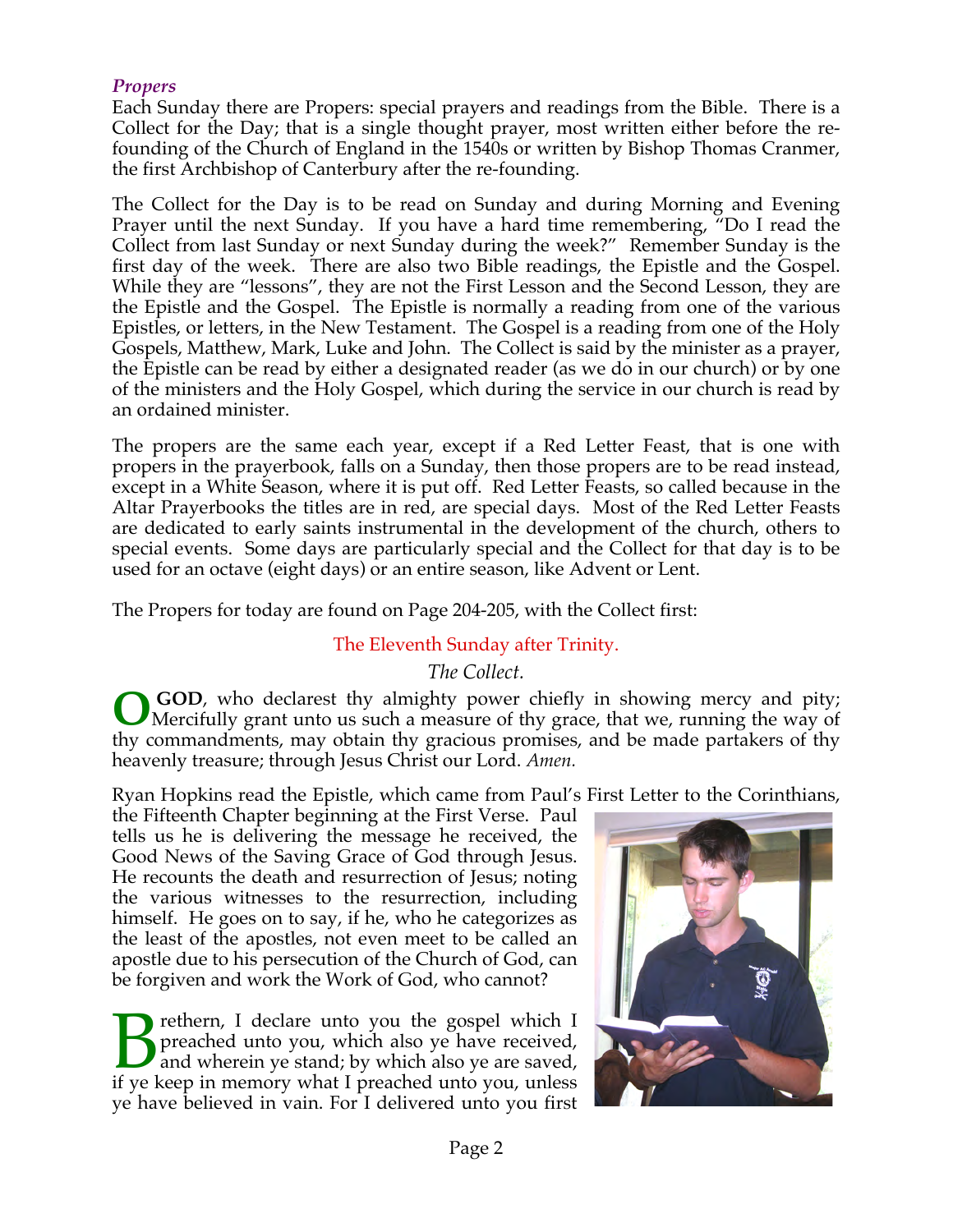of all that which I also received, how that Christ died for our sins according to the scriptures; and that he was buried, and that he rose again the third day according to the scriptures: and that he was seen of Cephas, then of the twelve: after that, he was seen of above five hundred brethren at once; of whom the greater part remain unto this present, but some are fallen asleep. After that, he was seen of James; then of all the apostles. And last of all he was seen of me also, as of one born out of due time. For I am the least of the apostles, that am not meet to be called an apostle, because I persecuted the church of God. But by the grace of God I am what I am: and his grace which was bestowed upon me was not in vain; but I laboured more abundantly than they all: yet not I, but the grace of God which was with me. Therefore whether it were I or they, so we preach, and so ye believed."

Deacon Striker Jack Arnold read today's Holy Gospel which started in the Eighteenth



Chapter of the Gospel according to St. Luke, beginning at the Ninth Verse. Jesus tells a parable to an audience which apparently consisted of some selfrighteous people, which likely fits each of us. The parable is that of a Pharisee<sup>1</sup> and a publican<sup>2</sup> both of whom pray in the temple. While the Pharisee might well have been a "better" man than the publican, he clearly was not the man he thought he was, for he "prayed thus with himself, God,  $\overline{I}$  thank thee, that I am not as other men are, extortioners, unjust, adulterers, or even as this publican. I fast twice in the week, I give tithes of all that I possess." Quite the holy fellow. The publican, quite aware of how much he fell shot of God's perfection stood "afar off, would not lift up so much as his eyes unto heaven, but smote upon

his breast, saying, God be merciful to me a sinner." Jesus told his audience, "this man went down to his house justified rather than the other: for every one that exalteth himself shall be abased; and he that humbleth himself shall be exalted." None of us is truly good, we can only strive to be better and look to our Lord to help us. Only through Christ will we be accounted as just before God.

**J** esus spake this parable unto certain which trusted in themselves that they were righteous, and despised others: Two men went up into the temple to pray; the one a Pharisee, and the other a publican. The Pharisee stood righteous, and despised others: Two men went up into the temple to pray; the one a Pharisee, and the other a publican. The Pharisee stood and prayed thus with himself, God, I thank thee, that I am not as other men are, extortioners, unjust, adulterers, or

 $1$  Pharisee - One of a sect or party among the Jews, noted for a strict and formal observance of rites and ceremonies and of the traditions of the elders, and whose pretensions to superior sanctity led them to separate themselves from the other Jews.

 $2^{2}$  Publican 1. (Rom. Antiq.) A farmer of the taxes and public revenues; hence, a collector of toll or tribute. The inferior officers of this class were often oppressive in their exactions, and were regarded with great detestation.

Literally a Publican is one who farmed the taxes (e. g., Zacchaeus, Luke 19: 2) to be levied from a town or district, and thus undertook to pay to the supreme government a certain amount. In order to collect the taxes, the publicans employed subordinates (5: 27; 15: 1; 18: 10), who, for their own ends, were often guilty of extortion and peculation (defrauding the public by appropriating to one's own use the money or goods intrusted to one's care for management or disbursement; embezzlement). In New Testament times these taxes were paid to the Romans, and hence were regarded by the Jews as a very heavy burden, and hence also the collectors of taxes, who were frequently Jews, were hated, and were usually spoken of in very opprobrious terms. Jesus was accused of being a "friend of publicans and sinners" (Luke  $\dot{7}$ : 34).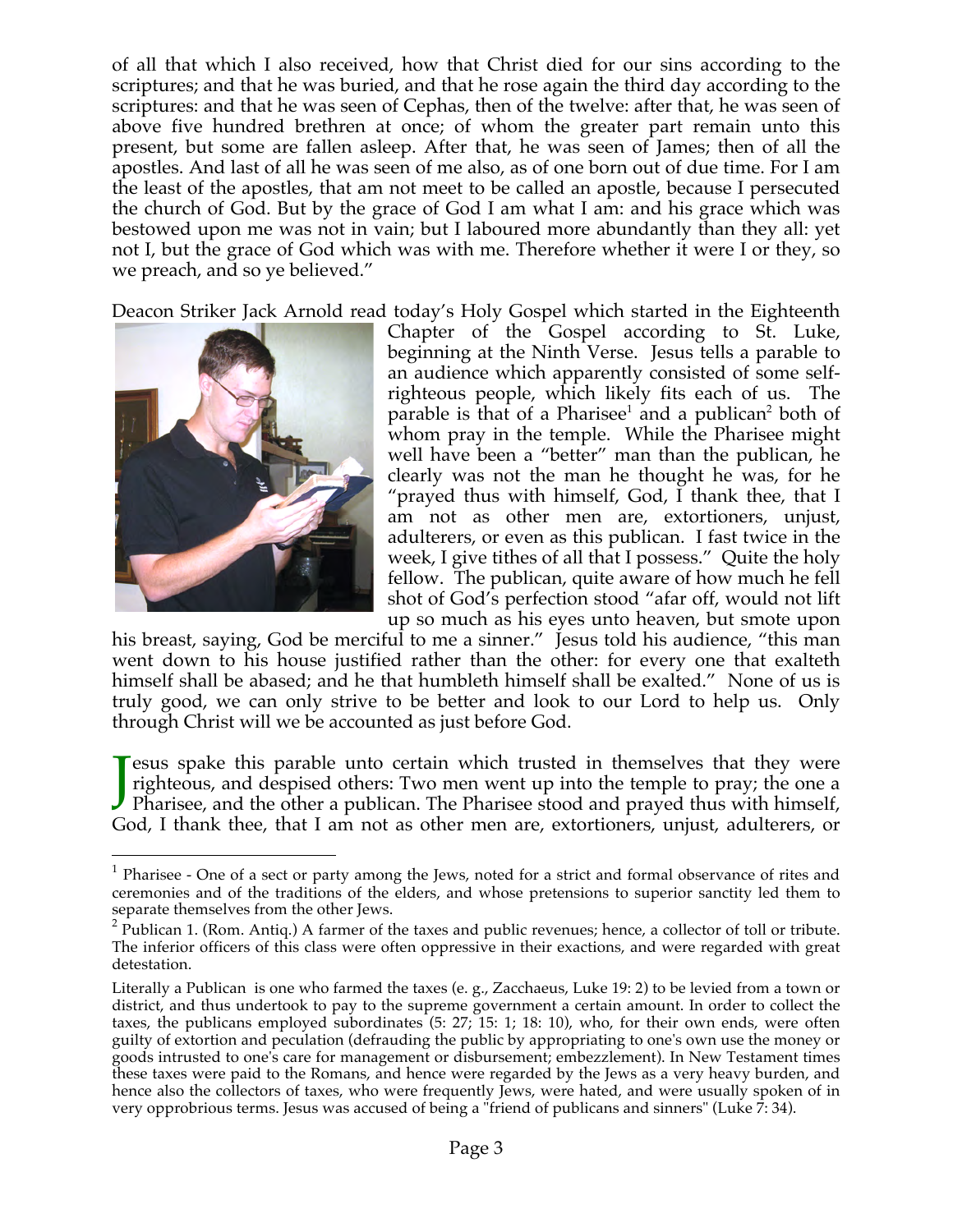even as this publican. I fast twice in the week, I give tithes of all that I possess. And the publican, standing afar off, would not lift up so much as his eyes unto heaven, but smote upon his breast, saying, God be merciful to me a sinner. I tell you, this man went down to his house justified rather than the other: for every one that exalteth himself shall be abased; and he that humbleth himself shall be exalted.

### *Sermon – Time and Action*

Today's sermon tied the Epistle and Gospel together and is mainly contained in the forewords above. We are each grievous sinners, some worse than others, none better. Yet, we come before God all equal. In equally big trouble, some more, none less. It is only through faith we are saved.

Our faith? Partly, but not mainly.

We are saved by the perfect faith of Christ, our only mediator and advocate before the Father. The perfect faith of Christ allowed a single sacrifice to be made at one time, to right the account the sins of all mankind for all time. This is the faith that saves us and our faith in Him allows Him to operate in us. One of Paul's points in today's Gospel was that if he, the previous Chief Persecutor of the church could be saved by Jesus' that option was available to each of us. All we need to do is repent and follow. Thus, we need to Lead, Follow or Get out of the Way towards Christ and God's grace.

### *Bishop Ogles' message for today*

Today's work from Bishop Jerry is on the Holy Gospel for this Sunday evening fro, the lectionary. It is very interesting. I cannot commend it to you enough.

# **Devotion for 11th Sunday after Trinity 4 Sept 2011 Anno Domini**



"*38 And he said unto them in his doctrine, Beware of the scribes, which love to go in long clothing, and love salutations in the marketplaces,39 And the chief seats in the synagogues, and the uppermost rooms at feasts:40 Which devour widows' houses, and for a pretence make long prayers: these shall receive greater damnation.41 And Jesus sat over against the treasury, and beheld how the people cast money into the treasury: and many that were rich cast in much.42 And there came a certain poor widow, and she threw in two mites, which make a farthing.43 And he called unto him his disciples, and saith unto them, Verily I say unto you, That this poor widow hath cast more in, than all they which have cast into the treasury:44 For all they did cast in of their abundance; but she of her want did cast in all that she had, even* 

*all her living*." (**Mark 12:38-44**)

I have chosen for the devotion today the Gospel for Evening from the Lectionary. Though there are only seven verses in this Gospel Reading today, it will be difficult to cover the preponderance of meaning therein within the scope of a daily devotion; nevertheless, let us take as complete perusal of the grandeur of the landscape there as time will permit.

It is important to take note of the setting in which these last verses occur prior to seeking a better understanding of them. Jesus has just finished cleansing the Temple of money changes and merchants in the chapter immediately preceding. He has castigated the chief priest, elders and scribes for their lack of understanding and their hypocrisy. A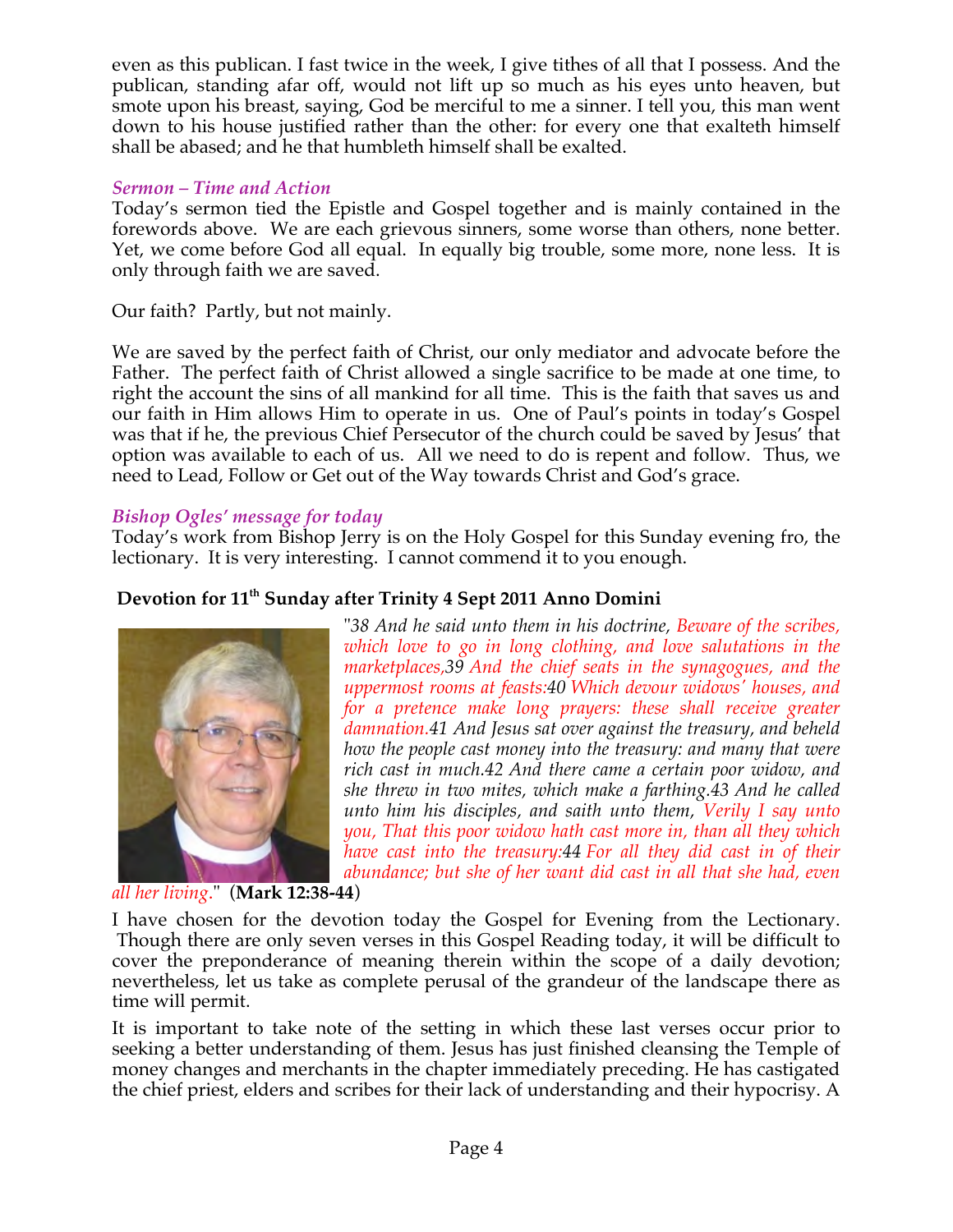very complete account of his confrontation with these faithless wonders is given in Matthew 23:1-39. Please bear in mind that Christ used the utmost tenderness in dealing with the desperate sinner, but brooked no patience for these prodigious hypocrites!

"*And he said unto them in his doctrine, Beware of the scribes, which love to go in long clothing, and love salutations in the marketplaces,*" This indicates a continuation in His teaching reflected here, and in the previous chapter as well as Matthew 23. His Doctrine is quite a righteous contrast to the wicked and legalistic doctrine of the Pharisees. Their doctrine is fraught with manmade tradition and egregious departures from the Word of God as given in the Law and the Prophets. Jesus referred to this doctrine once as the "leaven of the Pharisees." Leaven always represents sin. This is why we use unleavened bread in Communion, for the thing represented should be symbolized in the nature of that which symbolizes. "*Take heed and beware of the leaven of the Pharisees and of the Sadducees.*" (**Matt 16:6**) The disciples misunderstood this remark by believing he referred to their failure to bring bread. "*O ye of little faith, why reason ye among yourselves, because ye have brought no bread? Do ye not yet understand, neither remember the five loaves of the five thousand, and how many baskets ye took up? Neither the seven loaves of the four thousand, and how many baskets ye took up? How is it that ye do not understand that I spake it not to you concerning bread, that ye should beware of the leaven of the Pharisees and of the Sadducees*? *Then understood they how that he bade them not beware of the leaven of bread, but of the doctrine of the Pharisees and of the Sadducees*." (**Matt 16:8-12**) Just as many popular ministers of today who propagate lies for money, these culprits were teaching false doctrine for personal gain. This was one of those issues which attracted the attention of the courageous Martin Luther when he realized the thievery of the Roman clerics in selling indulgences for lucre.

Christ tells us that these false teachers love to wear fancy garments adorned with intricate embroidered hems and collars. They loved to be honored publicly. "*And the chief seats in the synagogues, and the uppermost rooms at feasts*." The overriding point is simply this: they considered themselves better and more holy than all others. Do you believe that God hears the prayers of a bishop or priest with greater urgency than those uttered by a little child – a little child whose angel regards the face of God always? "*Take heed that ye despise not one of these little ones; for I say unto you, That in heaven their angels do always behold the face of my Father which is in heaven*." (**Matt 18:10**) Spiritual arrogance is the worst form of hypocrisy. These men loved to make long and fancy prayers for the sake of public acclaim: "*Woe unto you, scribes and Pharisees, hypocrites! for ye devour widows' houses, and for a pretence make long prayer: therefore ye shall receive the greater damnation*." (**Matt 23:14**) This verse from Matthew is also echoed here in our text today: "*Which devour widows' houses, and for a pretence make long prayers: these shall receive greater damnation.*" You will see that their motive is to consume what little property the widows and poor of the church have without compassion or love. The new versions (based on poor manuscript evidence) exclude Matthew 23:14 as well as many, many other verses of the Bible in face of God's warning given at Revelations 22:18-19. I wonder why the copyrighters of new bibles would exclude such a verse, or call into question whether the "woman taken in adultery" ever happened. We have them with us today! These two verses from Matthew 23:14 and Mark 12:40 set the scene for the following events recorded.

"*And Jesus sat over against the treasury, and beheld how the people cast money into the treasury: and many that were rich cast in much.*" Please do not assume that God does not see all that we do – not only how much we give in tithes and offerings. It is true that He takes note of our actions but, more importantly, He takes note of the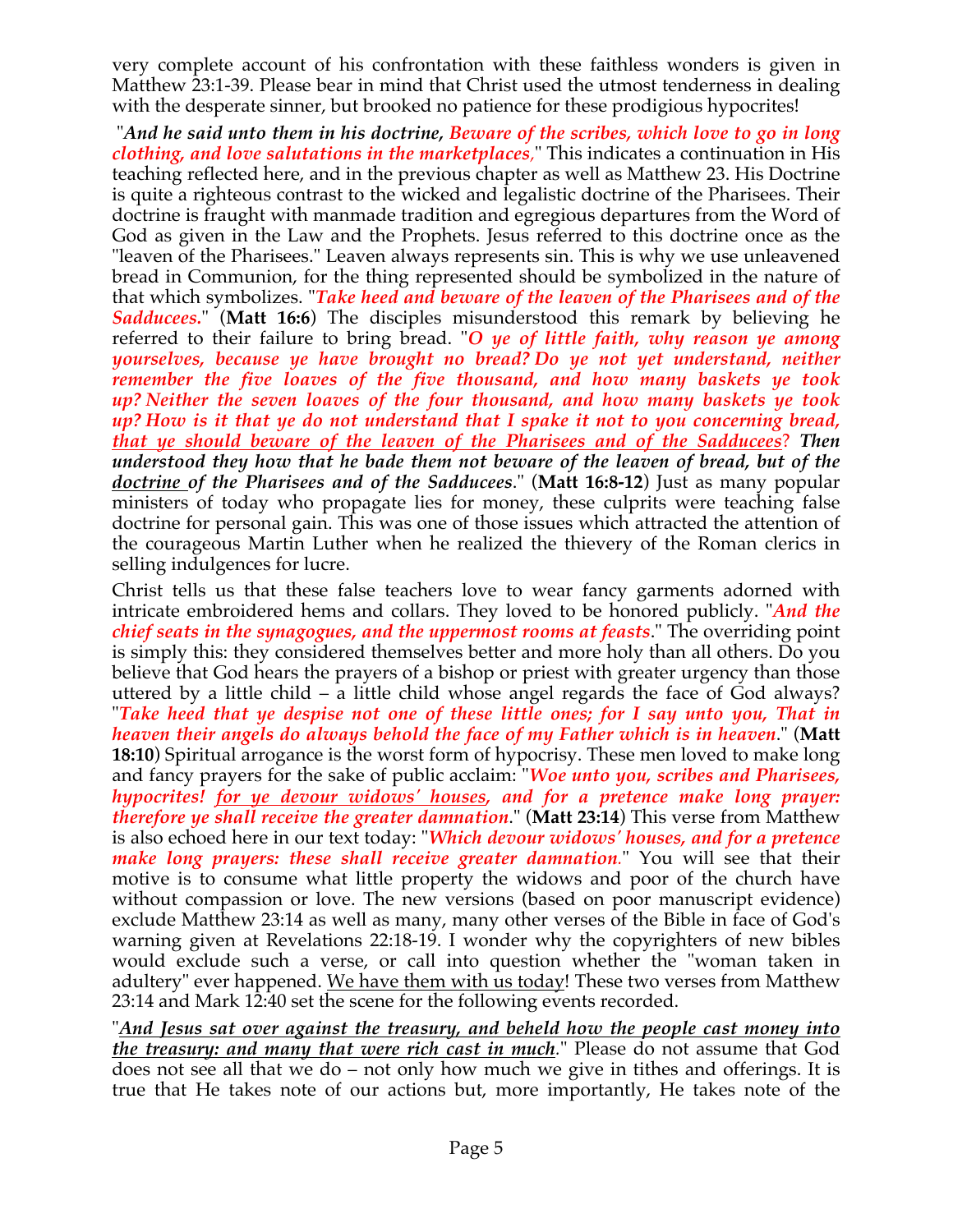desires and thoughts of our hearts. It is the heart motive whereby we are known by God. The particular receptacle for these offerings was for the receipt of support for maintenance and upkeep of the Temple. The wealthy gave very much and no doubt ensured that this was obvious to all around. They would have been embarrassed for their station in life to offer two mites, so they protected their pride in giving much, but not so much that there lifestyle was cramped in any way.

"*And there came a certain poor widow, and she threw in two mites, which make a farthing*." This poor widow was not counted among those "*rich who cast in much*." Those others did not attract the particular attention of Christ that this poor widow did. She is a particular person – a CERTAIN widow! Christ looked into the hearts of the rich and found nothing worthy of note, but in looking into the riches of the heart of a certain poor widow, He saw a life of hardship but a heart of tender love. He saw many oppressions wrought by the world against one helpless to withstand, but one whose strength of character was molded and made strong for God under these oppressions. He saw the want of her children, and the sacrifices she alone could make for them. He saw the Silver Cord loosed at the decease of the darling of her youth. And Christ also saw the great wealth represented in her two mites. These two mites may have given her one extra morsel of food at supper time, but she gave it to God. She gave ALL that she had which amounted to a tremendous offering in the eyes of the One whose knowledge of her gift mattered. How much of your time, your treasure, and your compassion have you given this day to one less able to provide for their needs? To give to widows and orphans is a direct gift to Christ, did you know?

Jesus would have us learn from the poor widow else He would not have raised the issue. He told His disciples, for He wanted them to learn as well: "*And he called unto him his disciples, and saith unto them, Verily I say unto you, That this poor widow hath cast more in, than all they which have cast into the treasury*." Please observe that Jesus is not condemning the offering of the rich ones, but extolling the virtues of the widow whom His great Heart loves! Her two mites will gain a great deposit in heaven, and that is where it was directly deposited. This poor widow gave out of a FULL heart and an EMPTY purse. My heart is blessed to remember her and I love her without having seen her. It is estimated that if the widow's mite had been deposited at the "First National Bank, Jerusalem" to draw four percent interest semi-annually, the fund today would total \$**4,800,000,000,000,000,000,000**. This figure represents more spendable cash than exists in all the world today. Her two mites, gaining a better interest rate in heaven, have gained for her more than the whole world. Jesus saw her treasure in heaven!

I have heard some careless and faithless speculators surmise that the widow cast in two mites because she simply had no smaller coinage. How preposterous and denying of the clear words of Christ! "*For all they did cast in of their abundance; but she of her want did cast in all that she had, even all her living*." Christ knew what the widow had, and what she did not have, so He tells us that she cast in all her living. What remarkable treasure can be had in two mites! The value of the two mites was not in the monetary value of the metal, but the virtue and love from which they were given!

I will conclude by borrowing the closing of my Lenten Devotion for April 6, 2011: "*The Words of Christ best informs us of how we should invest our treasure*: "*Lay not up for yourselves treasures upon earth, where moth and rust doth corrupt, and where thieves break through and steal: But lay up for yourselves treasures in heaven, where neither moth nor rust doth corrupt, and where thieves do not break through nor steal: For where your treasure is, there will your heart be also*. (Matt 6:19-21)

When you get to Heaven, will you have riches on deposit?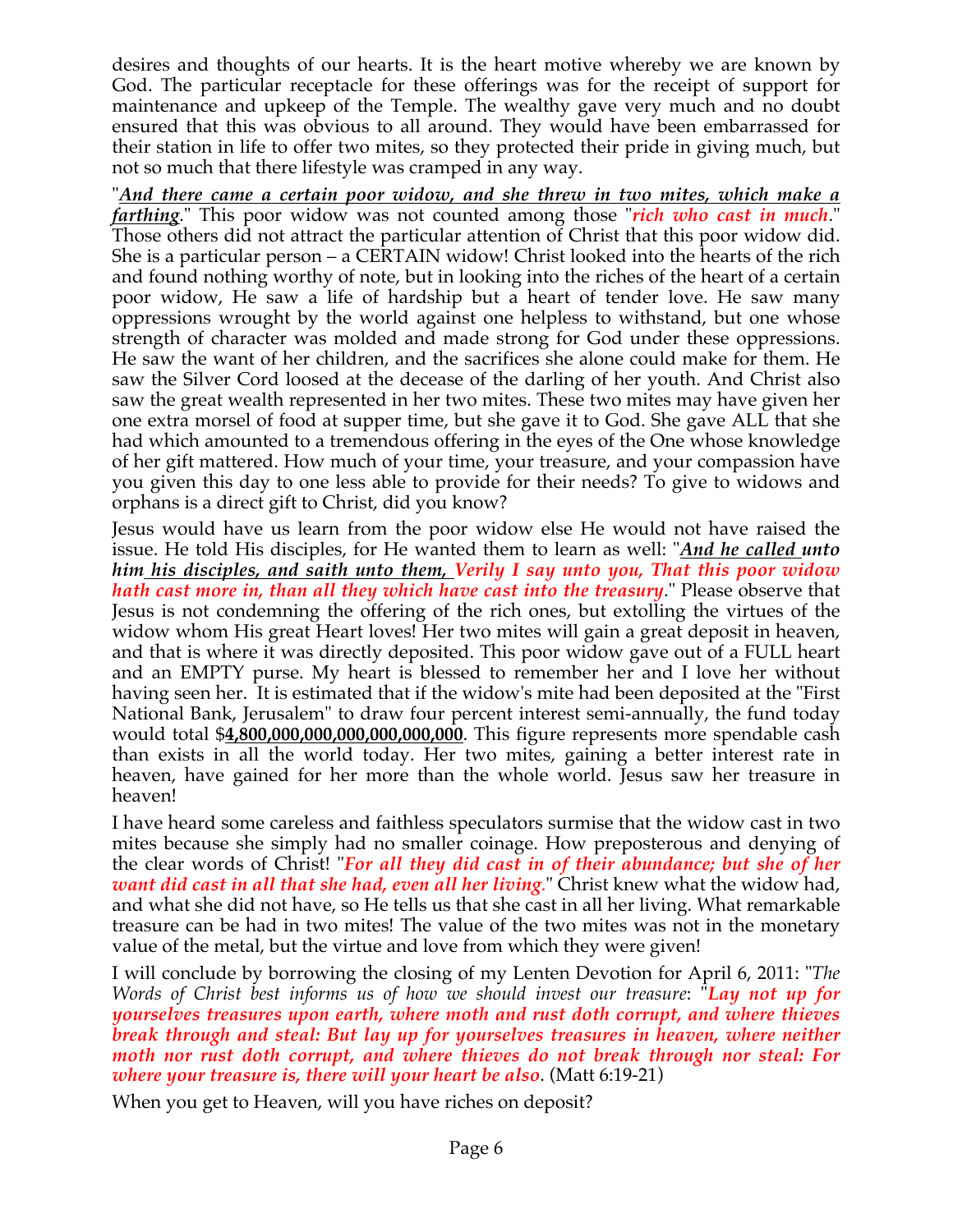# *Bishop Dennis Campbell*

Today's Sunday Report has a guest sermon by Bishop R. Dennis Campbell. As you may



have noticed, we often publish Bishop Jerry and Bishop Dennis sermons and notes. This is because no one I have ever heard does as fine a job at expressing biblical concepts in terms we can understand. Today is one of those times!

**How God Shows Greatness** Luke 18:9-14 Eleventh Sunday after Trinity 4 September 2011

"Great is the Lord, and greatly to be praised in the city of our God, in the mountain of his holiness"(Ps. 48:1). "The heavens declare the glory of God; and the firmament showeth his handiwork" (Ps. 19:1). These verses from the Psalms remind us again of the grandeur and wonder of God. He created all things, and they exist for His pleasure and His purpose. He is not simply "out there," He is actively involved in His creation, so much that it is correct to say He is everywhere in it. He permeates it. His power sustains it. His decrees order the movement of the galaxies and of atoms and subatomic particles. He knows the number of the hairs on your head, and the number of the days of your life. This does not mean He and the creation are one and the same. It is incorrect to say He exists in the creation. It is correct to say the creation exists in Him. He is in it, and He fills it, yet He is distinct from it, so that it is not Him and He is not it. He is far more vast and complex than it. He is eternal in His being, and He is infinite in His being. The creation is finite in both, and though the universe appears vast and unfathomable to us, to God it is as a smudge of dust on His finger.

I say all of this to remind us again of the Great Being we have gathered to worship this morning. I think we often think of God in terms that are too small, and that we forget about His infinite being and power, and that we forget that this One, Infinite Being who dwells in eternity, is also infinite in holiness, and justice, and wisdom, and power. And when we forget this, we have a tendency to treat Him casually. We have a tendency to think of Him as being like us, and as being more like our good buddy in the sky or the "man upstairs" than as the Great High God who holds our being in His hand, and is able to cast us into Hell, and who is as infinite in holiness and goodness as He is in His being. If we could but glimpse the train of His robe we would be filled with such awe we would immediately cease the casual silliness that passes for faith and worship today, and we would fall on our faces in reverence and fear.

And yet, we have seen much more of Him than the train of His robe. He, Himself came to us and showed Himself to us. He did not reveal Himself in all of His power and glory. We could not see that and live. He showed Himself by becoming one of us, and by living among us, and facing life and sorrow, and joy, and temptation, and death, just as we have to do, for He became a real man.

For what purpose did Jesus come to earth, and teach us about God, and die on the cross? It was not to crush us under His feet. It was not to tread us in the winepress of the fierceness of His wrath. He will come back in judgment one day, and that will be a fearful day but that is not why He was born in Bethlehem and walked that long road to Golgotha. He came not to take life, but to give life. "I am come that they [His people]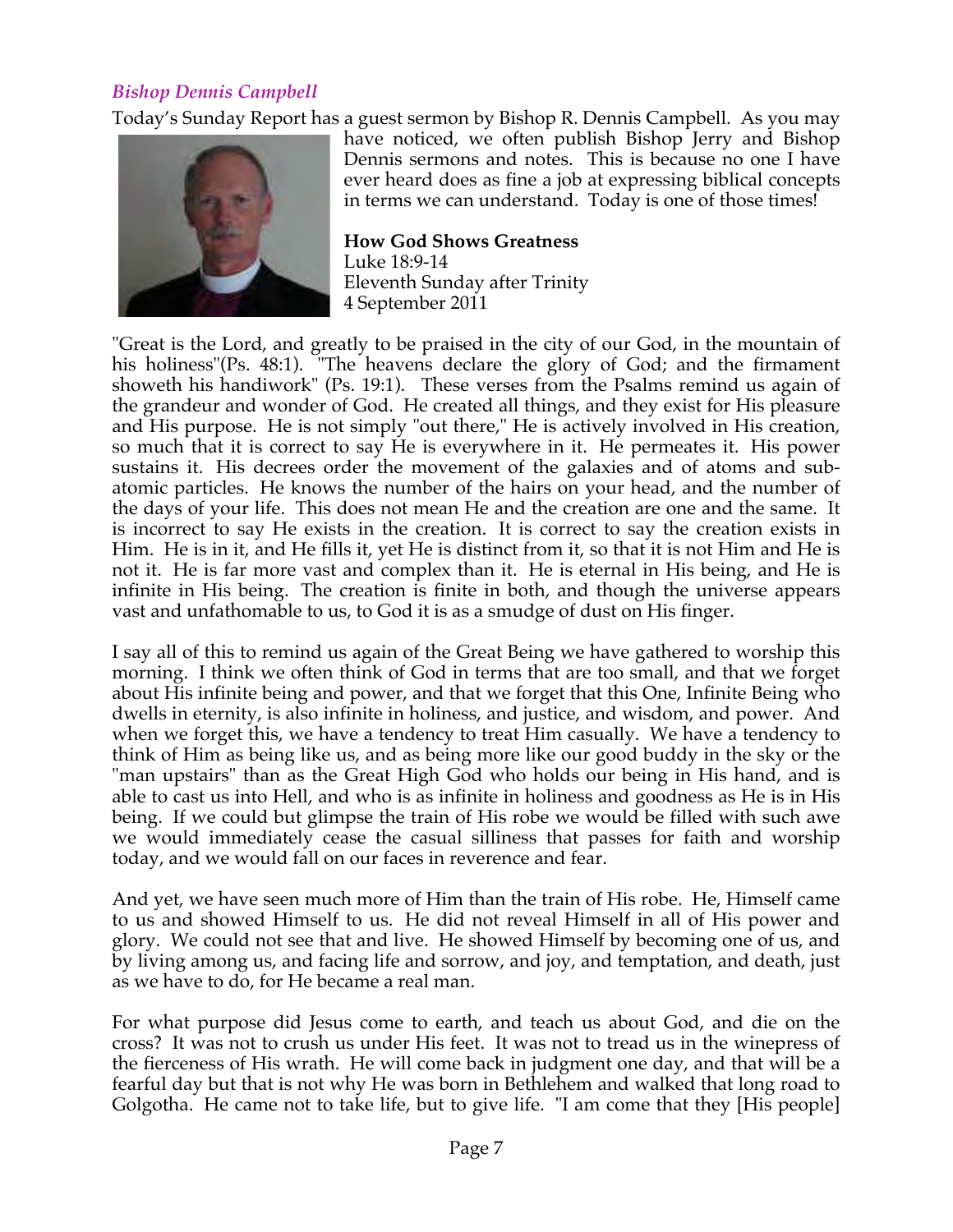might have life," He said in John 10:10. "I am the resurrection and the life: he that believeth in me, though he were dead, yet shall he live: and whosoever believth in me shall never die," He said in John 11:25 and 26. In Matthew 20:28 He said He, the Son of Man, came to give His life as a ransom for many. You and I could quote many other verses on this theme, but we have mentioned enough to make the point I am trying to make this morning: Jesus Christ came to show mercy. Jesus Christ came to save.

Imagine the vastness of this universe, so vast that, to us, it seems almost infinite. Imagine the complexity of this universe, or even of one single living cell. And all of this is nothing compared to God. Yet, when He chose to come to earth and give the fullest revelation of Himself we can receive as mere human beings, and when He chose to reveal that most important attribute of Himself, as far as His relationship to us is concerned, He chose to reveal His mercy. How absolutely stunning. It is too much for words.

This does not mean He overlooks our sin, or that He is not offended and angered by our sin. It does not mean He will not punish sinners. It does mean He delights in showing mercy, and every sinner who truly repents and unfeignedly believes His holy Gospel, is welcomed into His presence with true joy and love, forever. From the woman taken in adultery, to the Pharisee Saul who persecuted the Church, to the publican praying in the Temple to every person hearing or reading this sermon, all who trust in Jesus Christ will find God to be full of mercy, the Father of all mercies, who declares His almighty power chiefly in showing mercy and pity.

**LMIGHTY** God, who declarest thy almighty power chiefly in showing mercy and **ALMIGHTY** God, who declarest thy almighty power chiefly in showing mercy and pity; Mercifully grant unto us such a measure of thy grace, that we, running the way of thy commandment, may obtain thy gracious promises, and be made partakers of they heavenly treasure; through Jesus Christ our Lord. Amen.

#### *New Nametags*

We had no new nametags today.

# *Birthdays and Anniversaries*

We had no birthdays or anniversaries today.

#### *After Church Hospitality*

Because there is a going away party for the Thomas family, who are headed to Guam with the Navy for a two year tour, there was no snacking and no Burrito Ministry, but next week!

After church goodies providers as currently signed up:

| Date              | <b>Name</b>                  |
|-------------------|------------------------------|
| 4 September 2011  | Dru Arnold                   |
| 11 September 2011 | Dru Arnold                   |
| 18 September 2011 | <b>Opportunity Available</b> |
| 25 September 2011 | <b>Opportunity Available</b> |

# *People in our Prayers* - http://faithfulcenturionprayerteam.blogspot.com/

#### **Why? Prayer is an extremely important activity.**

It is not that God knows not our needs, for He surely does. Yet, Jesus commanded us to ask God for those same needs. In addition to the obvious of asking God for help, offering thanksgiving and the like, prayer helps us focus our thoughts on how we might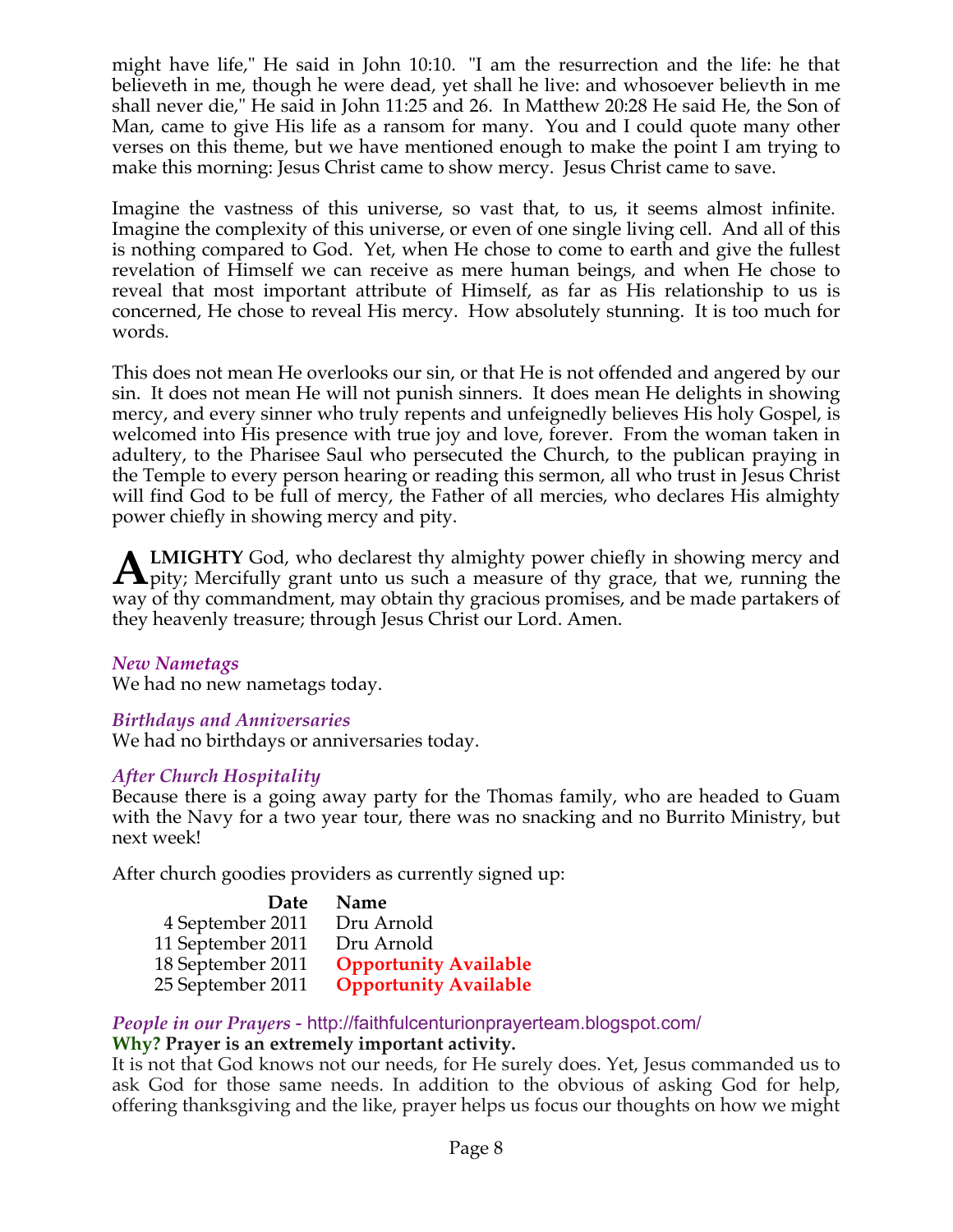do God's work.

The Prayer Team of the Church of the Faithful Centurion was established to help our members and fellow Christians pray for those in need and to give thanks as well for the blessings we have been granted.

#### **Who can be on the list? Do I have to be a member of the Church of the Faithful Centurion to be prayed for?**

No! The only qualification to be on the list is that you want our prayer team to pray for you. We are Christians and are happy to pray for you, no matter who you are. If you want help from God, you are our kind of people.

### **What is the commitment from the prayer team?**

Each member of the team will pray for the desired outcome at last once per day.

### **How do I get myself or someone else on the prayer list?**

You can email one of the prayer team leaders: Jack - jack@faithfulcenturion.org or Dru dru@ faithfulcenturion.org, or call the church office at (619) 659-3608 or fill out a prayer card at church.

### **What should I ask for?**

Depends on what you want. Some people merely want God to be asked to heal their ills and be mentioned by their first name, others want a specific outcome and / or have more of their personal information known to the team. Ask for what you want. It is your desire and need for prayer the team is attempting to meet. For typical examples, see the list below.

### **Updating the Team**

If you are on our prayer list, or if you have submitted a person that you have asked us to pray for, please update one of the team members or Hap in person, by telephone or email. It helps to be able to pray specifically for these individuals including their specific needs; plus if they get better, it is nice to give thanks!

Please note that on the yellow (maybe green or orange if you get an old one) cards at church, you can ask that those to be prayed for have their names disseminated to the prayer team. Those names will be said in church and appear here. Or, you can ask that their names and purpose be kept confidential, then only Hap will know to pray for them.

#### *Prayer List Notice – If you have someone on the prayer list and their needs have changed, please let us know. We'd like to update our prayers to reflect the need and most important to give thanks!*

# *Travel*

*Tricia* is on travel this week.

# *Move*

*The Thomas Family* is on a short tour assignment in Guam for the next two years. Please pray for the assignment to go well for Kurt and for Mary and the kids to make new friends and Christyna and Mitchell in particular to develop good friends and school mates there so as to further their development.

# *Birthday*

*Shamim Gray celebrated her*  $44<sup>th</sup>$  birthday 4 September 2011. *Sandra Lee* celebrated her birthday 14 August 2011. *Ryan Hopkins* celebrated his 21st birthday 14 July 2011.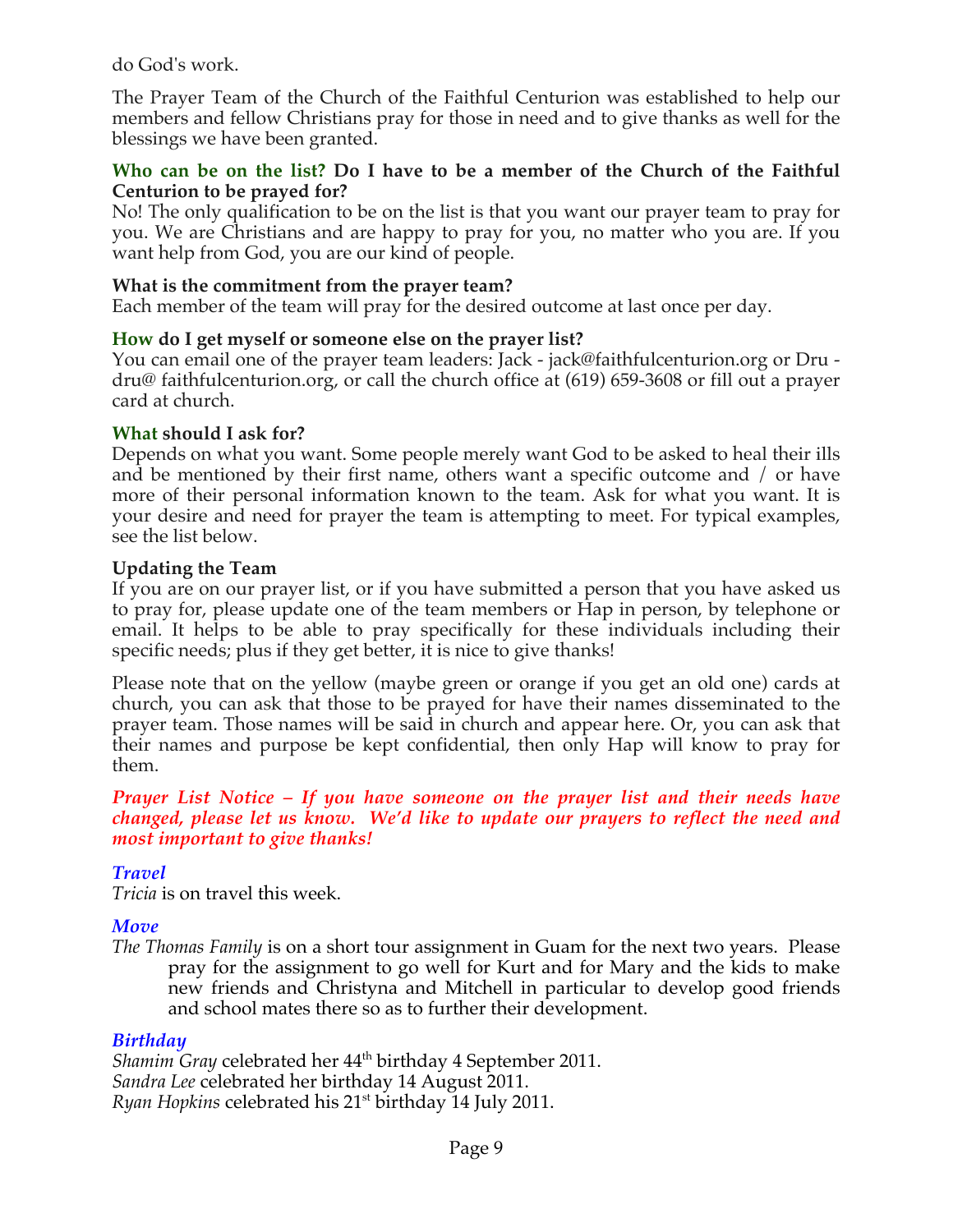#### *Homebound or Infirm*

*Sara's mother* is in a state of deteriorating health. Please pray for peace of mind for her and the ability for both Sara and her mother to put their cares and worries on God's shoulders so they can deal with the many problems involved.

### *In need of a miracle or understanding of God's Plan*

*Todd* and *Kenny* have both been fighting osteocarcinoma for over five years and have been told their time here on earth is nearing its end, absent a miracle from God. Both are ready to go home and leave the pain, but would like to stay. Please pray for them and their families.

### *Healing*

- *Gil Garcia* had heart problems on 10 August 2011. It turns out he has Congestive Heart Failure. The medical team is trying to work out medications to get a good fluid level in his blood stream, yet not allow pooling in the chest area, while getting his rapid heartbeat under control. He is home from Kaiser Fontana, not far from where worked when he was the comptroller at Kaiser Steel! Please pray for guidance for the team treating Gil to get his medication levels right. Pray also for peace of mind for Gil and his wife Mary.
- *Dotty Valkenaar* has been diagnosed with a reoccurrence of breast cancer and had a double mastectomy and no reconstruction on 23 August 2011 in Seattle. Seemingly everything went very well, however there have been complications in the recovery and she remains hospitalized. Please give thanks for the surgical team doing their best, for the good result and pray for continued peace of mind through trust in God for Dotty and Lew, her husband, as well as their entire family.
- *Lew Valkenaar* developed ankle and leg pain and swelling in his lower right leg. On his way to visit wife Dotty (see above) he stopped to check in with his doctor. A serious blood clot in the leg finds him not visiting Dotty, but hospitalized with a Heparin drip trying to dissolve the clot. Please pray for Lew's clot to dissipate so that he can get on with the business of taking care of Dotty.
- *Bill Aitken* had a full knee replacement on 18 April 2011. He had an infection which set things back, then needed an additional operation the week of 25 July 2011. Now a mass has been found in the abdominal area and he underwent explorative surgery on 4 August 2011. It seems things are going okay, but the mass has yet to be indentified. Please pray for guidance for the team treating Bill and for his recovery. Pray also for peace of mind for Bill and his wife Sara.
- *Ryan Hopkins* managed to injure his back somehow. Please pray for the medical people treating him to pay attention and figure out what the problem is, then come up with a workable solution. Give Ryan patience while all this happens.
- *Loretta Walker* underwent gall bladder surgery on Friday, 1 July 2011. The surgery was expected to go fairly smoothly, but there was more to it than expected. She required a second surgical attempt, which did not solve the problem. She is home recovering and gaining strength for a third surgery the afternoon of Tuesday 30 August 2011. Please pray for her to develop a good attitude, trust in the Lord, as well as eat and in particular drink at home. Pray for her family, in particular her daughters Tricia and Jenny and granddaughters Whitney and Cayenne who are taking care of her. Please give thanks for her successful surgery and pray for a complete return to health. Please pray for peace of mind for Loretta and her family, in particular her daughters who are there to help her.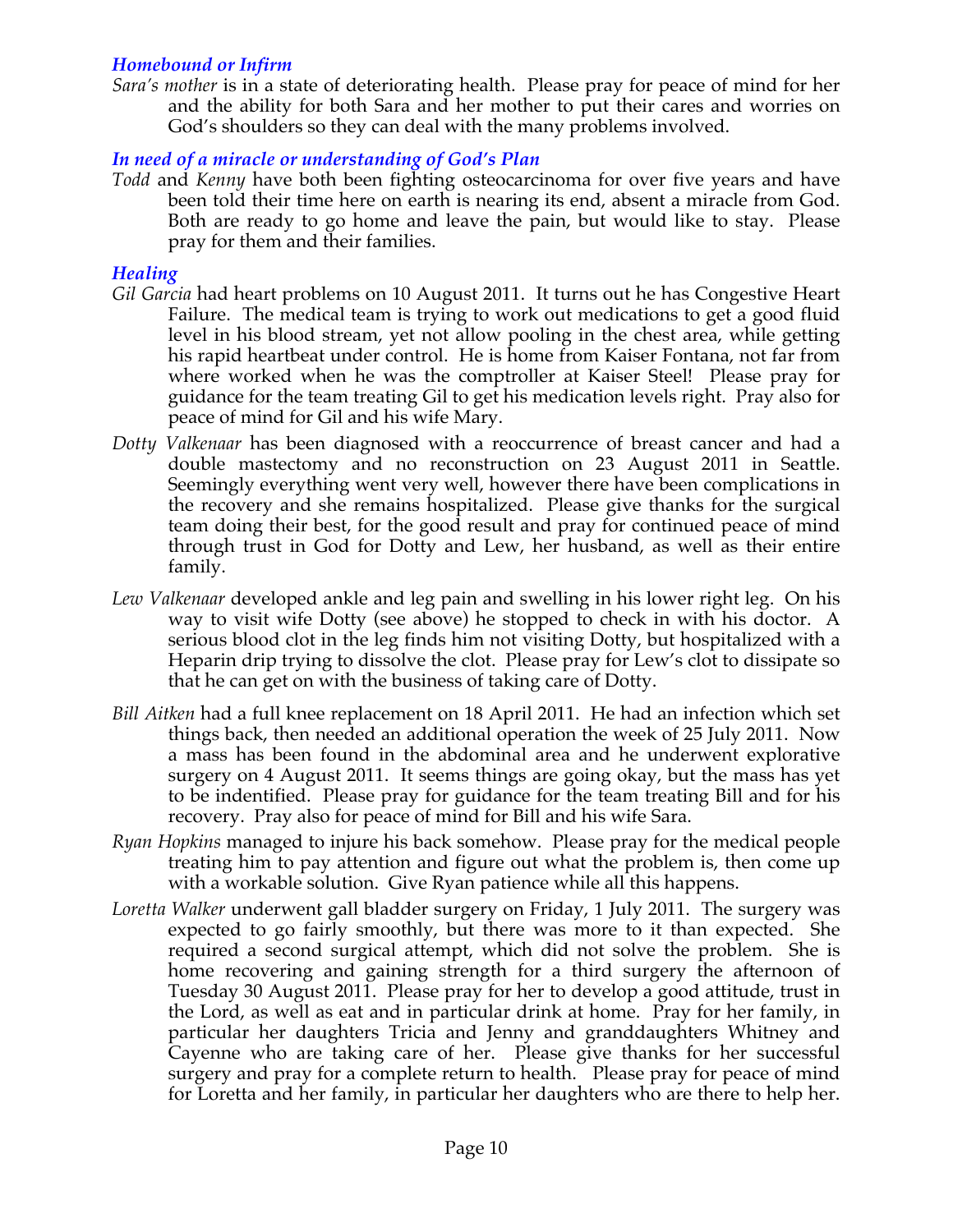Pray for her trust in our Lord and for both her and her family to let God carry their worries while she recovers.

- *Morris Martin, 91,* was hospitalized with pneumonia, he in rehab now and doing well, he has been irritated by having a feeding tube in until his throat can heal and be retrained, but he has responded with renewed effort when he failed the swallow test on 21 July 2011. He had a bit of a fever from which he seems to have recovered; it is hard, but he is strong. Give thanks for his great attitude and trust in God. Pray for strength and peace of mind for Morris and his family, in particular his son Paul. Pray for his trust in our Lord and for both him and his family to let God carry their worries while he recovers.
- *Steve Sundberg* had a heart attack after Easter. After some time, the medical team treating him decided he was not a candidate for stents and a five-way heart bypass was performed the week of 6 June 2011. Please give thanks for an apparently very successful surgery and also pray for his complete recovery and for his three children and family who are very worried about him, pray also for his trust in our Lord and for both him and his family to let God carry their worries while he recovers.
- *Matt Alcantara*, age 15, has Osteosarcoma (bone cancer), a very rare and often lethal form of cancer with limited treatment options. This is a disease that is about 90 percent fatal in a couple of years. He has no hip joint on one side, but he walks and swims! Courage? Guts? You bet! Matt's scans on 20 June 2011, were CLEAN! Thanks be to God for the way things have gone. Thanks also for the great faith of Matt and his entire family. Their faith and trust is a wonderful example for each and every one of us. But, now is not the time to stop praying. Actually, it never is the time to stop praying!
- *Andrew Scally* was hospitalized with pneumonia, he is home now and doing very well, spending more and more time off the supplemental oxygen. Please give thanks for his recovery and pray for a complete return to health. Please pray for peace of mind for Andrew and his family, in particular his son Keith who has been there to help him. Pray for his trust in our Lord and for both him and his family to let God carry their worries while he recovers.
- *Won King* underwent surgery the week after Memorial Day. She is now home, but doctors had difficulty stabilizing her blood thinning medication levels; but all seems fine now. Please give thanks for the successful surgery and medication setting.
- *Melanie Zimmers* has what appears to be a badly bulged disc at C5-C-6 which is causing radiating pain down her right arm and numbness in her thumb and forefinger. She has been in physical therapy and is set to undergo epidural injections in July 2011. Please pray for resolution of her problem and a good attitude while a means to solve the problem is found.
- *Hal Campbell* underwent apparently successful surgery for a cancerous lesion on the inside of his cheek and the associated lymph node on 7 March 2011, at the VA hospital in Seattle. Friday, 17 June 2011, his  $62<sup>nd</sup>$  birthday, he started his first food by mouth since he finished six weeks of follow up Chemo and Radiation treatment to hopefully eradicate and cancerous cells that might have remained. Please pray for him to be able to eat so that he can have the feeding tube removed, for remission of the cancer and most of all for his acceptance of Christ.
- *Kyle Thompson, CPL USMC* was injured was seriously wounded while on foot patrol in Helmand Province of Afghanistan on 25 October 2010. He has been released to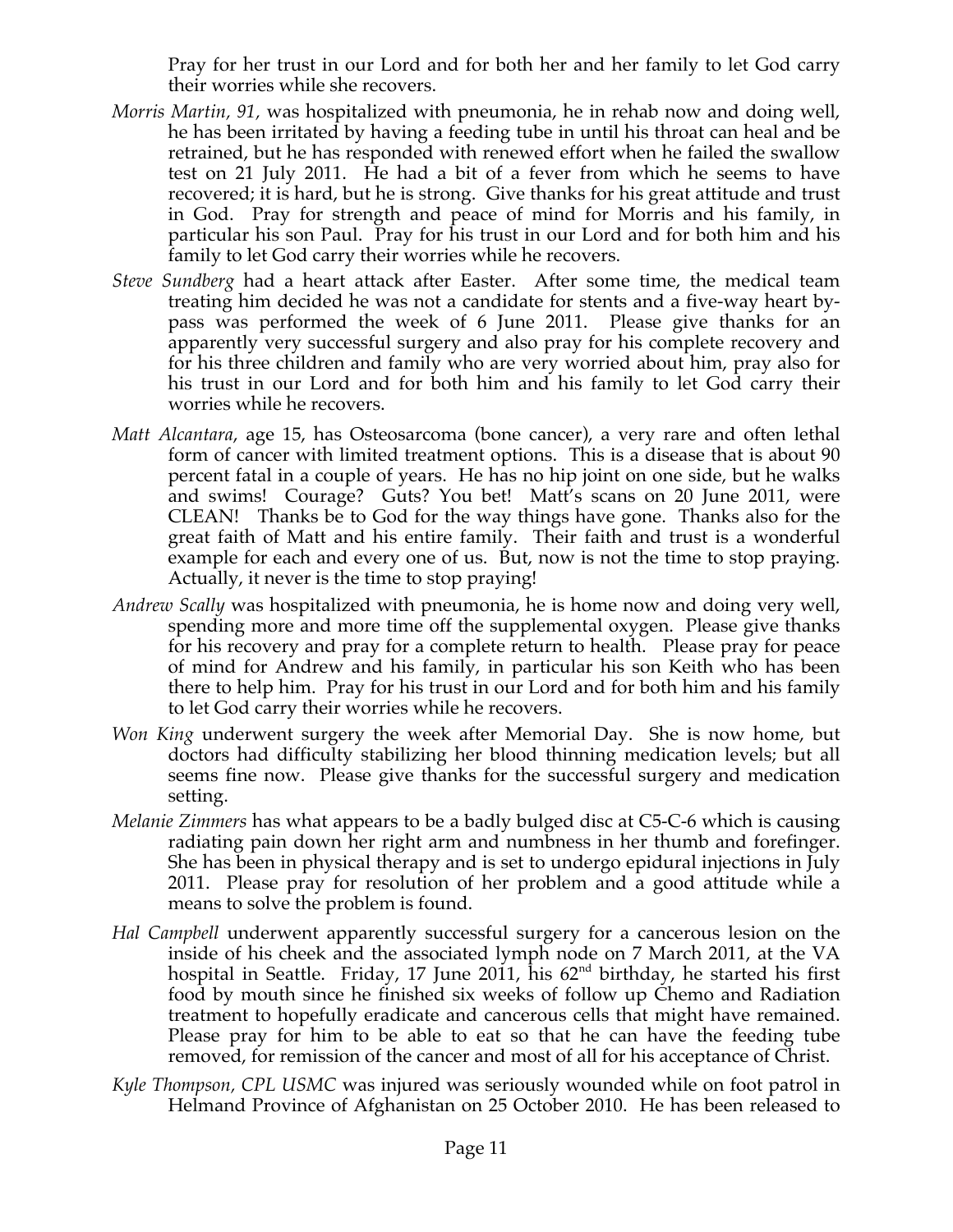Camp Pendleton on casual status until his medical condition is clear. Likely he will be medically discharged.

You can reach out to him by emailing his father, Mike Thompson, at miket4k@yahoo.com. We may have a new address soon.

*Todd Love, CPL USMC* was seriously wounded while on foot patrol in Helmand Province of Afghanistan on 25 October 2010. Todd and his squad leader, *Kyle Thompson*, were hit by an Improvised Explosive Device (IED) during a routine patrol. The IED took both of Todd's legs and part of his left arm. Pray for peace of mind, courage and healing for Todd. Pray for the medical teams treating him.

Send Todd a note or log on to http://www.caringbridge.org/visit/toddlove.

- *Shamim Gray* underwent a lumpectomy on Saturday 6 November 2010 at Bethesda Naval Hospital, with apparent great result. Please pray for a complete remission of the cancer. Pray also Shamim will maintain her great attitude and trust in God.
- *Judith Clingwall*, is afflicted with Multiple Sclerosis (MS). She is currently in Laurel Place, an extended care facility in Surrey, British Columbia. Judith's condition seems stable a present, although the medication levels have been increased. Please pray for her to take an active part in her own life, for her strength, peace of mind, trust in God and remission of the disease so she might return home to her family. Pray also for strength for her husband Martin as he deals with all the problems and stress of Judith's situation.
- *Becky Madden* is paralyzed from the neck down as the result of a tragic shooting accident. She has made it home and to church in a new donated magic wheelchair. Please pray for further recovery for Becky, as well as strength and guidance for each of those involved.
- *Betty Macauley,* Tim's mom, is currently in a state of failing health. Please pray she will gain interest in life around her and actively pursue life here on earth. Please pray for her family, in particular her son Tim, as they try to help her.
- *Lauralee* underwent a lumpectomy on Friday after Thanksgiving. A further anomaly has been discovered and she had additional preventative radiation treatment. Please pray for a complete remission of the cancer. Pray also Lauralee will maintain her great attitude and trust in God.
- *Luca*, 5 years old, from our church family in Perth, Western Australia, who has just been diagnosed with leukemia. And for his Mum and Dad and extended family.
- *Jere Wolfe,* Melanie Zimmers' dad, has cardiomyopathy, a weakening of the heart muscle. The pacemaker installation helped a lot, but he lost ¼ of his weight, so he has to fight his way back. He is getting stronger, but not gaining weight. He now has a bladder infection and is concerned because of the significantly adverse reaction he had to the antibiotics last time. Keep praying for his continued recovery and for him Jere to maintain his trust in the Lord.
- *Doreen Wolf*, mother of Melanie Zimmers, is recovering from Bell's Palsy and still has a bit of difficulty with her foot, but she is mobile, for which she gives thanks.

*Greg Chase asks that you pray for his family:*

*Diane*, Greg's wife, has a positive attitude dealing with the ongoing treatment of her ulcerative colitis. They are grateful for a positive attitude and would be pleased to see physical progress.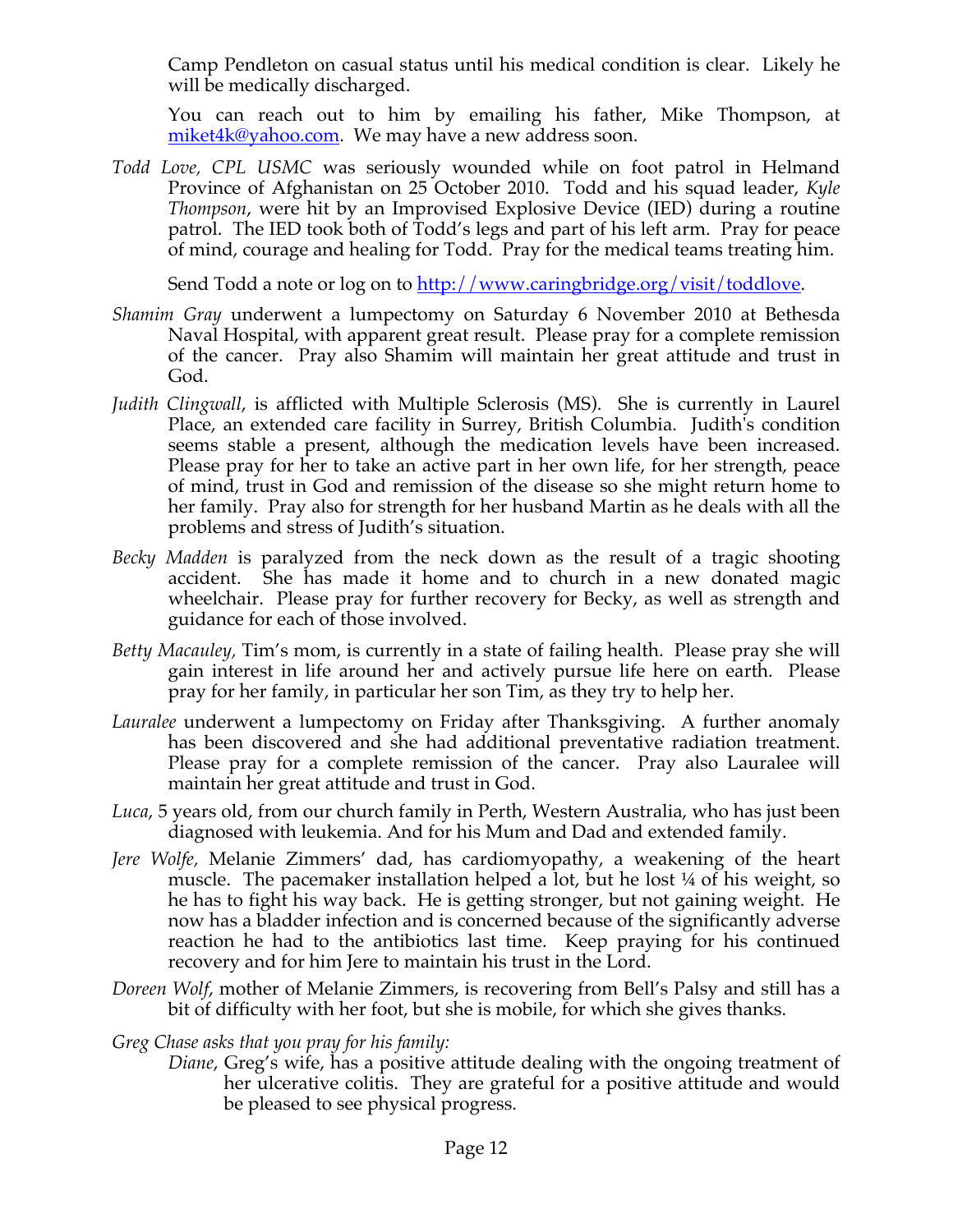- *Phyllis*, Greg's mom, has stabilized as the result of the good home care she is receiving and recently celebrated her  $89<sup>th</sup>$  birthday.
- *Wilma* is at home after three weeks in the hospital and is working on building strength for a planned hip replacement in August 2011.
- *Vince (age 13), reoccurrence of cancer, recent testing found a nickel sized tumor in his* lungs. The doctors are consulting with a specialist in Houston. Please pray for guidance for the medical team and for peace of mind for Vince and his family.
- *Obra Gray* continues to take day by day. Please continue to keep Obra in your prayers, and give him the strength of knowing the Lord is with him and will never forsake him. Obra needs security of what lies ahead of him, and only the Lord can grant the solace to answer his prayer.
- *Bashir Ahmed*, father of Shamim Gray, has been blessed with the Lord's breath of life to stay on this earth for the time being. But, things are hard for him and his loving wife, who cares for him. They have two young nieces living with them who see no real need to help, pray for God to enter their hearts. Above all, pray for his entire family to open their hearts to accept all God's love will bring them.
- *Kay Denton* (Mrs. Kay) is still home and doing pretty well considering the bones in her neck and hands are degenerating as a side effect of her kidney failure. Her thumbs are not particularly useful any more. Mrs. Kay asks everyone who is praying for her know how grateful she is for their prayers. As always, she retains her trust in the Lord and her positive attitude.

#### *Guidance*

*Steve* asks that you pray for difficulties he is having with his family. Please pray that the Holy Ghost will enter into his heart and provide him with the heaven sent inspiration that he needs to see clearly and deal with problems and the courage to do what needs to be done in the manner it should be done.

*Jacquie* to open her heart to God and accept His Love and Grace.

*Hap* asks you to pray that he might be able to trust God will help him make the right decisions at the right time and not to worry uselessly, to change those thing he can change, accept those things he cannot change and that he will open his heart to the Holy Ghost.

#### *Armed Forces & Contractors*

Airman Donny Patton (RAF Mildenhall, UK), Jordan (USMC – AIT), Neal (USN-Afghanistan), Trevor (USAF - KC-10 Boom Operator), Trevor (USN – Pilot Training), Kurt Thomas (USN – Guam),

#### *Persecuted*

Around the world, Christians are under attack, not only in the Muslim world, but from Hindus and others in India. Also, they are under continual attack in the name of "Separation of Church and State" in the western world, as it becomes actively atheist or pro-devil buddy. Please pray for God's guidance and protection for all persecuted Christians and those around them.

#### *Thanksgiving*

*The Thomas Family* gives thanks for safe travel last week to their new assignment in Guam.

#### *Various Special Requests*

We ask that you pray, please ask God that the Holy Ghost might give you insight into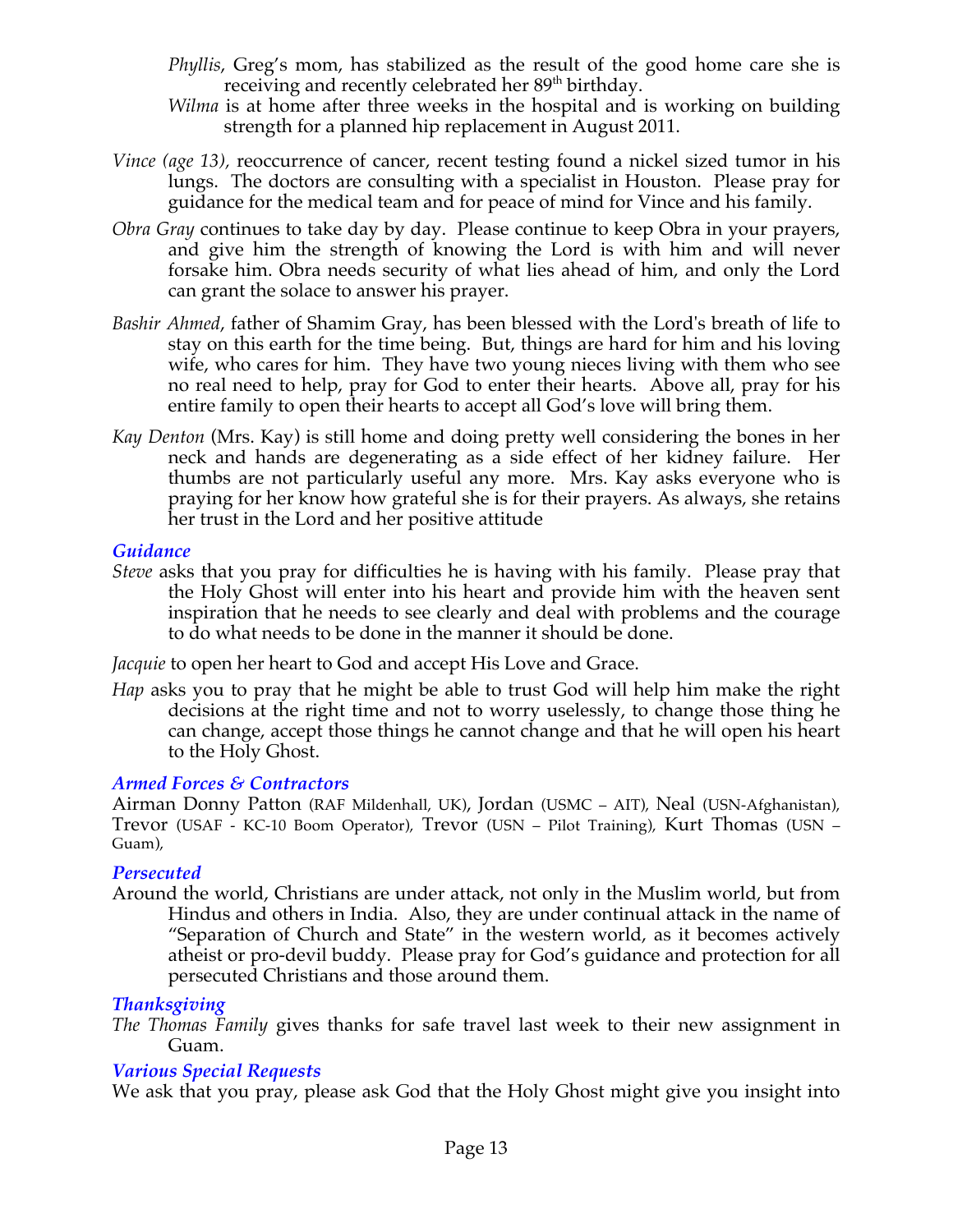how you might make the lives of your friends and family better. Remember helping others is not just those who you don't know!

Please join us in praying that the *Free Teen Guitar Class* will be continue to be an opportunity for God to work in the lives of the kids and their families. Please ask God to guide the class to new opportunities to make Him known to others. Help us to let the love of our Lord shine through us into their lives, putting Him first, so that He might enter in to their hearts and lives.

### *Question that only you can ask*

What would you like to know about our history, what we believe, what we do or how we operate? Hap is looking for material for the continuing education class and *Thought for the Day* material. Help us help you. Please send your question to Hap so we all can get an answer. Just because you don't know the answer to your question doesn't mean you are the only one who doesn't know. But, if you don't ask, no one will know.

### *I'd like to get a different point across or announce something*

If you have a different point of view, I would be happy to give you room to get your point across. While this publication is my perspective on events, I recognize not everyone may agree and that some people would like to express their own opinion. If you want to write something, please forward your item to Hap (with a note as to whether or not you would like editing help) to: hap@faithfulcenturion.org.

#### *Epistleers*

We post the list of Epistle Readers in the Sunday Report each week so you can either plan your attendance or your pre-reading as the spirit so moves you.

#### **Date Reader**

| 11 September 2011 | Dru Arnold   |
|-------------------|--------------|
| 18 September 2011 | Ryan Hopkins |
| 25 September 2011 | Dru Arnold   |

*The near future, as well as Next Sunday*

#### **Sunday**

11 September 2011 – Twelfth Sunday after Trinity – Morning Prayer - Service start time 1000 (10:00 am); welcome or gathering songs before the service at 0945 (9:45 am); **Time 1000 (10:00 am); Location – 10603 Burrell Way, Descanso, CA**

#### **Sunday**

18 September 2011 – Thirteenth Sunday after Trinity – Holy Communion - Service start time 1000 (10:00 am); welcome or gathering songs before the service at 0945 (9:45 am); **Time 1000 (10:00 am); Location – 10603 Burrell Way, Descanso, CA**

#### **Sunday**

25 September 2011 – Fourteenth Sunday after Trinity – Morning Prayer - Service start time 1000 (10:00 am); welcome or gathering songs before the service at 0945 (9:45 am); **Time 1000 (10:00 am); Location – 10603 Burrell Way, Descanso, CA**

#### **Sunday**

2 October 2011 – Fifteenth Sunday after Trinity – Morning Prayer - Service start time 1000 (10:00 am); welcome or gathering songs before the service at 0945 (9:45 am); **Time 1000 (10:00 am); Location – 10603 Burrell Way, Descanso, CA**